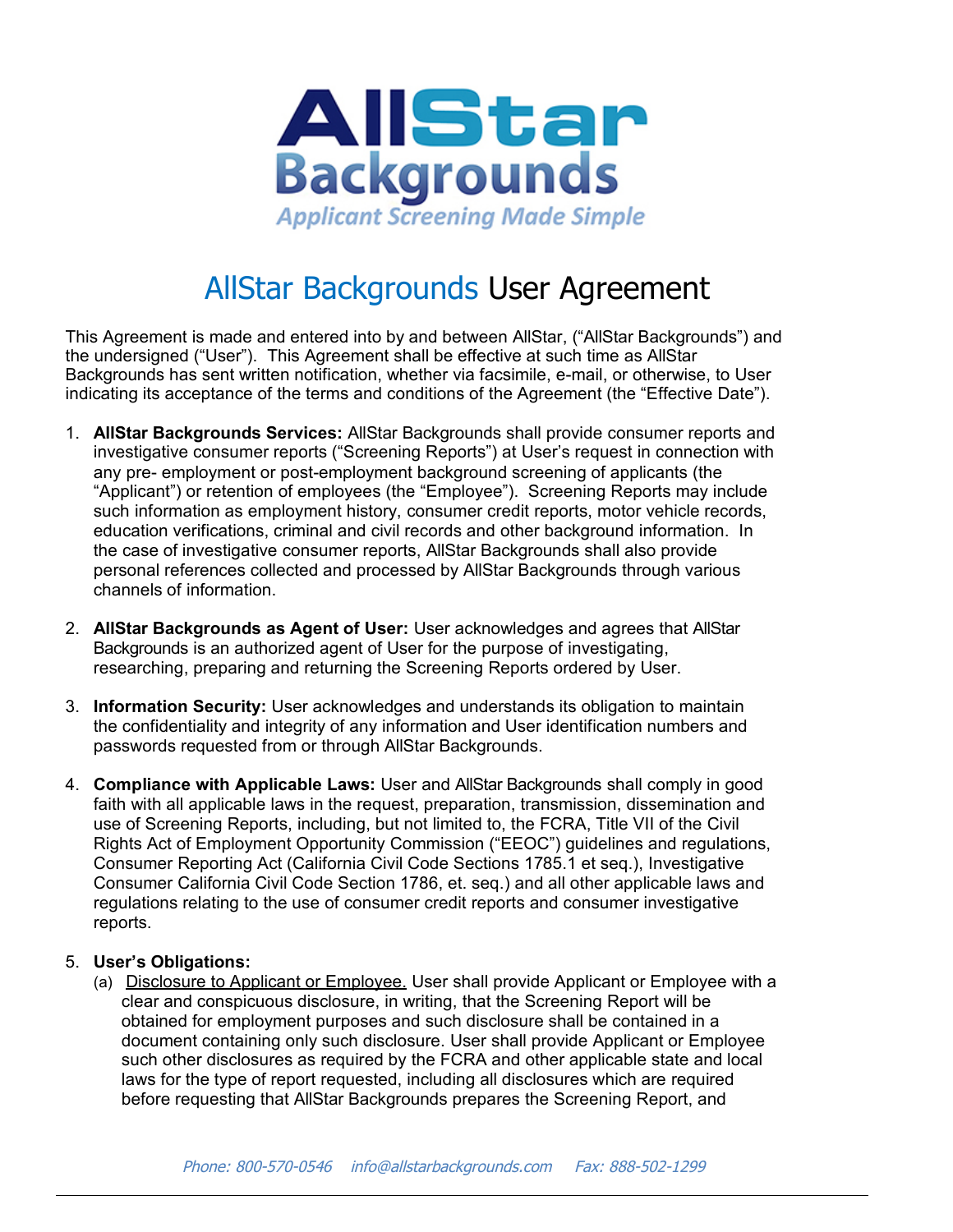

before taking any adverse action based in whole or in part upon any information contained in the Report.

- (b) Written Authorization from Applicant or Employee: User shall obtain from the Applicant or Employee a written authorization to obtain and use the Report as required by the FCRA and all other applicable State and local laws.
- (c) Certification to AllStar Backgrounds: Concurrent with making the request for a Report, User shall provide AllStar Backgrounds with certification that complies with section 604(b)(1) of FCRA (15U.S.C. §1681b(b)(1)), and in the case of a Report that constitutes an investigative consumer report as defined by the FCRA, an additional certification in a form that complies with section 606(a)(2) of FCRA (15 U.S.C. §1681d(a)(2)) and all other certifications as may be required by applicable state and local laws.
- (d) Use For Employment Purposes Only: User shall use the Screening Report provided by AllStar Backgrounds for employment purposes only and shall not use the Screening Report in violation of any Federal or State equal employment opportunity law or regulation. User shall notify AllStar Backgrounds immediately of any change in purpose for which the information is used.
- (e) Use For Permissible Purposes: User shall be the exclusive user of the Screening Reports and certifies that such Screening Reports shall be used solely for the permitted purposes as proscribed by Section 604 of the FCRA [15 U.S.C. §1681b], California Civil Code Section 1786.12 and all other applicable State and local laws.
- (f) Basis for Employment Decisions and Obligations After Adverse Decisions: User shall base all employment decisions and actions on its own policies and procedures and acknowledges and agrees that AllStar Backgrounds employees are not allowed and will not render any opinions regarding the Screening Report. Before taking any adverse action against an Applicant or Employee based in whole or in part on any information provided in the Screening Report provided by AllStar Backgrounds. Per FCRA guidelines, User and/or AllStar Backgrounds is required provide the Applicant or Employee with a copy of their Screening Report. User shall inform the Applicant or Employee that AllStar Backgrounds did not make the decision to take adverse action and cannot give specific reasons for the adverse action taken. User shall further provide a Summary of Rights under the FCRA to the Applicant or Employee.
- (g) Confidentiality and Security of Information. User acknowledges and understands its obligation to maintain the confidentiality and integrity of any information received by User. All information requested by User is for User's exclusive use and User shall take reasonable steps to ensure that all information provided by AllStar Backgrounds will be held in strict confidence, will be kept confidential and will not be disclosed to any third party not involved in the employment decision for which the information is sought. Any use of the Screening Report provided by AllStar Backgrounds, other than for the internal uses provided for in this contract is prohibited, including, but not limited to resale or other commercial use, misrepresentation, improper use of t he information or access to the information by unauthorized personnel, whether intentionally or due to carelessness, and may subject User to criminal and/or civil liability under the Federal Credit Reporting Act ("FCRA") and other applicable Federal, State and local laws.
- (h) Protection of Access Codes: If User is issued an access code to be used for Internet access to AllStar Backgrounds services (the "Access Code"), User shall only publicize the Access Code to personnel on a need-to-know basis. Any log-on or password information provided to User in connection with the Access Code shall be provided only to an "Account Administrator" and specific individuals designated as "Authorized Users". User shall notify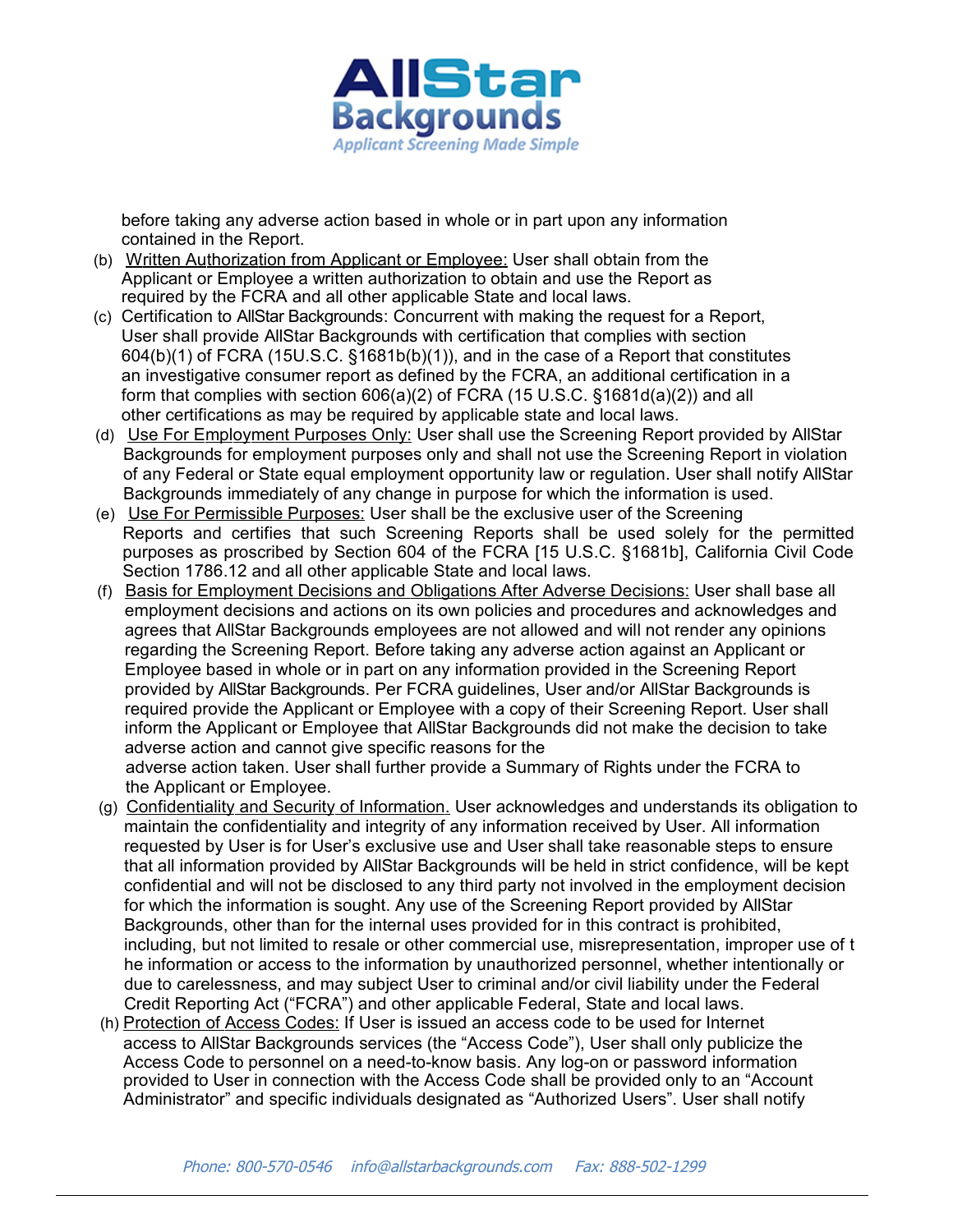

AllStar Backgrounds immediately upon any change of the Account Administrator or Authorized Users.

- (i) Protection of Reports: User shall securely store any hard copy of a Screening Report and protect it against release and disclosure to unauthorized personnel or third parties. In furtherance of that obligation, User shall provide to AllStar Backgrounds the name of the person requesting the information for each Screening Report request and, where applicable, shall provide the name of the individual who has been designated as the principal Account Administrator.
- (i) Payment Requirements/Collection: User Agrees to promptly pay for all services rendered hereunder in accordance with AllStar Backgrounds employment screening schedule of fees. Pricing is subject to change at any time with written notice. User agrees to pay all applicable charges within thirty (30) days of receipt of the information or Screening report requested. All monetary obligations to AllStar Backgrounds for services rendered which are past due fifteen days or more may, at the election of AllStar Backgrounds, bear interest at the rate of one and one-half percent (1½ %) per month and/or relinquish User's access privileges and release AllStar Backgrounds from any obligation to perform any further services. In the event that legal action is necessary to obtain the payment of any monetary obligations to AllStar Backgrounds, the User shall be liable to AllStar Backgrounds for all costs and reasonable attorneys' fees incurred by AllStar Backgrounds in collection of such obligations.

6. **Attorneys Fees and Costs:** In the event a dispute arises with respect to this Agreement, the party prevailing in such dispute shall be entitled to recover all expenses, including, without limitation, reasonable attorneys' fees and expenses incurred in ascertaining such party's rights, and in preparing to enforce, or in enforcing such party's rights under this Agreement, whether or not it was necessary for such party to institute suit or submit the dispute to arbitration.

7. **Governing Law:** This Agreement is deemed to be made, executed and performed in the State of Florida. This Agreement shall be governed by and shall be construed in accordance with the laws of the State of Florida, without reference to principles of conflicts of laws. The parties to this Agreement consent to jurisdiction and venue in the State and Federal courts located in the State of Florida, County of Manatee

8. **Waiver:** The failure of either party to insist in any one or more cases upon the strict performance of any term, covenant or condition of this Agreement will not be construed as a waiver of a subsequent breach of the same or any other covenant, term or condition; nor shall any delay or omission by either party to seek a remedy for any breach of this Agreement be deemed a waiver by either party of its remedies or rights with respect to such a breach.

9. **Successors:** This Agreement shall inure to the benefit of and bind the heirs, personal representatives, successors, and assigns of the parties.

10. **Limitation of Liability:** AllStar Backgrounds and User agree that unless AllStar Backgrounds has committed gross negligence or engaged in intentional wrongdoing in the preparation and transmission of the Screening Report, AllStar Backgrounds total liability to User shall be limited to the return of the fees paid to AllStar Backgrounds for the Screening Report and then only to the extent that the information contained in the Screening Report is found to be the primary basis upon which User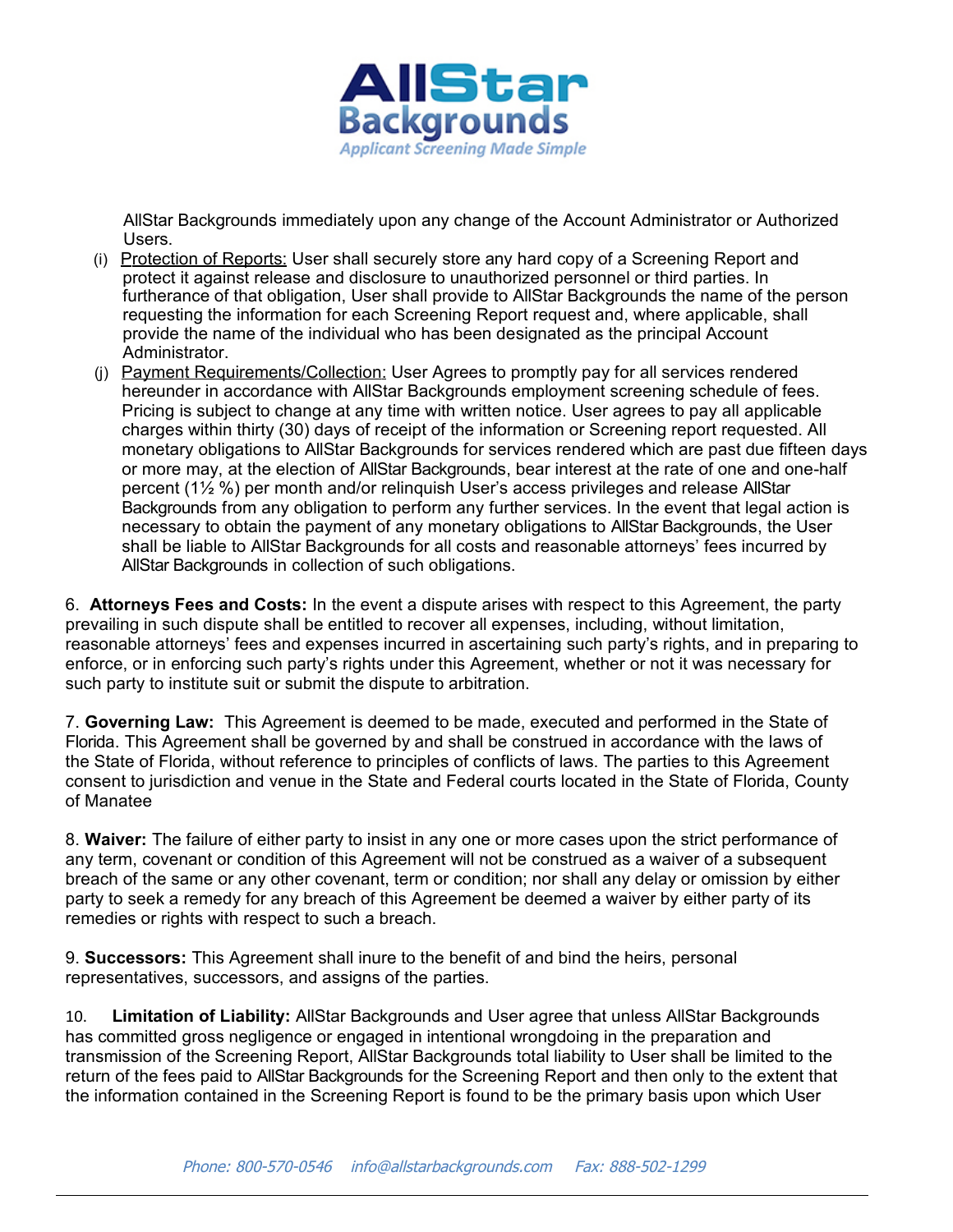

incurred injury or damage resulting from the furnishing of the Screening Report by AllStar Backgrounds. AllStar Backgrounds and User agree that AllStar Backgrounds shall not be liable to User for any other

damages, costs or expenses whatsoever except as expressly agreed to above or pursuant to Section 12 (a) hereof, and that neither party shall be liable to the other party for punitive, exemplary or consequential damages.

## 11. **Indemnification:**

- (a) By AllStar Backgrounds. AllStar Backgrounds shall indemnify, defend and hold User harmless from and against any and all claims, demands, costs, expenses and liabilities of any kind or nature whatsoever, including, without limitation, reasonable attorneys' fees and costs, which may be incurred by User to a third party, based upon the gross negligence or intentional wrongdoing by AllStar Backgrounds in preparing or transmitting the Screening Report.
- (b) By User. User shall indemnify, defend and hold AllStar Backgrounds harmless from and against any and all claims, demands, costs expenses and liabilities of any kind or nature whatsoever, including, without limitation, reasonable attorneys' fees and costs, which may be incurred by AllStar Backgrounds based upon the illegal or wrongful use by User of the Screening Report, the gross negligence or intentional wrongdoing by User in connection with the use of the Screening Report, unsubstantiated claims brought by the User's Applicant: or User's failure to comply with its obligations under the FCRA or other applicable laws in connection with the procurement or use of the Screening Report.

12. **Warranty:** AllStar Backgrounds represents and warrants that services will be performed in a diligent and professional manner in accordance with applicable industry standards. AllStar Backgrounds shall use its best efforts to provide high quality, timely and accurate information to user, however user recognizes that AllStar Backgrounds cannot guarantee the accuracy of the information provided because such information is obtained from public records and other third party sources that may not always be accurate or current. The Screening Report obtained by AllStar Backgrounds is derived from databases and records that have been created and maintained by various government agencies, private companies, and other contributors that are not under the control of AllStar Backgrounds. Responsibility for the accuracy of the information contained in the Screening report and these databases and records rests solely in the contributor. The user waives any and all claim or claims against AllStar Backgrounds arising out of or related to the accuracy of the Screening report, databases and records.

13. **Term**: The term of this Agreement shall continue in force and effect without any fixed date of termination; provided, however, that:

- (a) Either party may terminate this Agreement for any reason or no reason at all upon thirty (30) days prior written notice of termination subject to any and all obligations, responsibilities and liabilities incurred prior to termination; or
- (b) User may terminate this Agreement, without prior notice, if the other party breaches any provision of this Agreement and fails to cure such breach within ten (10) calendar days after receiving written notice thereof; or